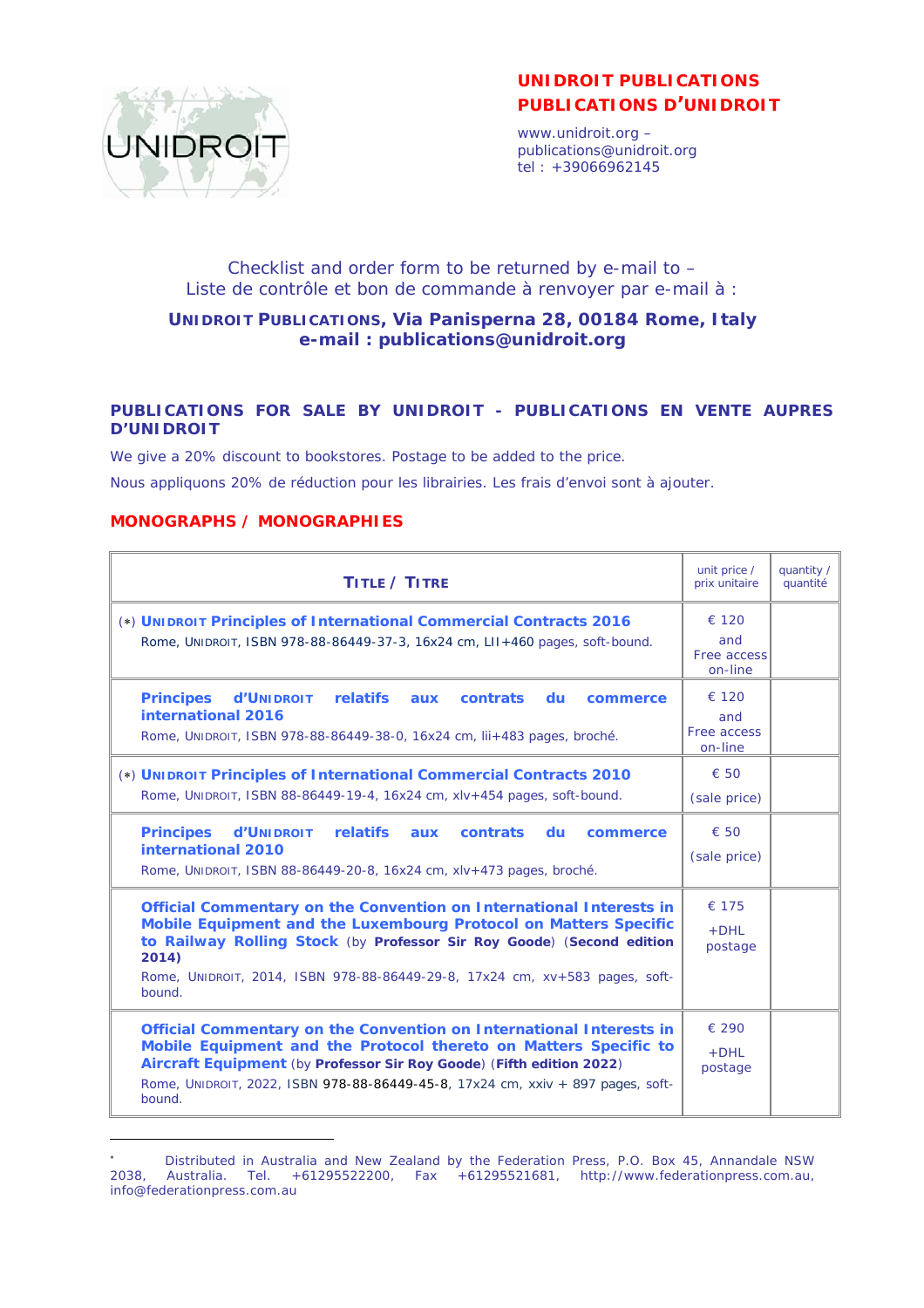| Official Commentary on the Convention on International Interests<br>in Mobile Equipment and the Protocol thereto on Matters Specific to<br>Space Assets (by Professor Sir Roy Goode) Rome, UNIDROIT, 2013 (reprinted<br>with corrections 2014), ISBN 88-86449-21-6, 17x24 cm, xvi+653 pages, soft-bound.            | € 175<br>+ DHL<br>postage                      |  |
|---------------------------------------------------------------------------------------------------------------------------------------------------------------------------------------------------------------------------------------------------------------------------------------------------------------------|------------------------------------------------|--|
| Official Commentary on the Convention on International Interests in<br>Mobile Equipment and the Protocol thereto on Matters Specific to<br>Mining, Agricultural and Construction Equipment (by Professor Sir Roy<br>Goode) Rome, UNIDROIT 2021, ISBN 978-88-86449-41-0; 17 x 24 cm., xxx + 790<br>pages; soft bound | $\epsilon$ 259<br>+ DHL<br>postage             |  |
| Eppur si muove: The Age of Uniform Law. Essays in honour of<br>Michael Joachim Bonell to celebrate his 70 <sup>th</sup> birthday<br>Rome, UNIDROIT 2016. ISBN 978 88 86 44 93 66; soft cover, two volumes, 17 x 24<br>cm. Volume 1 : xx + pages 1 - 950; Volume 2 : xii + pages 951 - 2006.                         | €200<br>+ DHL<br>postage                       |  |
| Acts and Proceedings of the Diplomatic Conference to adopt a<br>mobile equipment Convention and an Aircraft Protocol, November<br>2001, Cape Town<br>Rome, UNIDROIT, 2006, ISBN 88-86449-13-5, 24x17 cm, xii+925 pages, soft-bound.                                                                                 | € 160<br>and<br>Free access<br>on-line         |  |
| (*)(**) Guide to International Master Franchise Arrangements<br>(second edition 2007)<br>Rome, UNIDROIT, 2007, ISBN 88-86449-16-X, 24x15 cm, xxxvi+329 pages, soft-<br>bound.                                                                                                                                       | $\epsilon$ 54<br>and<br>Free access<br>on-line |  |
| Guide sur les Accords internationaux de franchise principale (first<br>edition)<br>Rome, UNIDROIT, 2000, ISBN 88-86449-06-2, 24x15 cm, xxxiv+304 pages,<br>broché.                                                                                                                                                  | $\epsilon$ 50<br>and<br>Free access<br>on-line |  |
| Guía para los Acuerdos de Franquicia Principal Internacional (first<br>edition)<br>Rome, UNIDROIT, 2005, ISBN 88-86449-31-2, 24x15 cm, XXXIV+301 pages, soft-<br>bound.                                                                                                                                             | Free access<br>on-line                         |  |
| <b>UNIDROIT/FAO/IFAD Legal Guide on Contract Farming</b><br>Rome, UNIDROIT, 2015, ISBN 978-88-86449-30-4, 24x16 cm, xviii+252 pages,<br>soft-bound.                                                                                                                                                                 | € 35<br>and<br>Free access<br>on-line          |  |
| Guide juridique sur l'agriculture contractuelle UNIDROIT/FAO/FIDA<br>Rome, UNIDROIT, 2015, ISBN 978-88-86449-35-9, 24x16 cm, xxxi+288 pages,<br>broché.                                                                                                                                                             | € 35<br>and<br>Free access<br>on-line          |  |
| Guía jurídica sobre agricultura por contrato UNIDROIT/FAO/FIDA<br>Rome, UNIDROIT, ISBN 978-92-5-309691-6, 24x16 cm, xxi+264 pages, soft-<br>bound                                                                                                                                                                   | $\epsilon$ 35<br>and<br>Free access<br>on-line |  |
| UNIDROIT/IFAD Legal Guide on Agricultural Land Investment<br><b>Contracts</b><br>Rome, UNIDROIT, 2021, ISBN 978-88-86449-42-7, 24x16 cm, xv+227 pages, soft-<br>bound.                                                                                                                                              | $\epsilon$ 35<br>and<br>Free access<br>on-line |  |

<sup>\*</sup> <sup>\*</sup> Distributed in Australia and New Zealand by the Federation Press, P.O. Box 45, Annandale NSW<br>2038. Australia. Tel. +61295522200. Fax +61295521681. http://www.federationpress.com.au. 2038, Australia. Tel. +61295522200, Fax +61295521681, http://www.federationpress.com.au, info@federationpress.com.au

Distributed in the United States of America, Canada and Mexico by the International Law Institute, Publication Officer, 1055 Thomas Jefferson St., N.W. Washington, D.C. 20007, Tel. +1 202 2476006, http://www.ili.org/images/pub-order1.pdf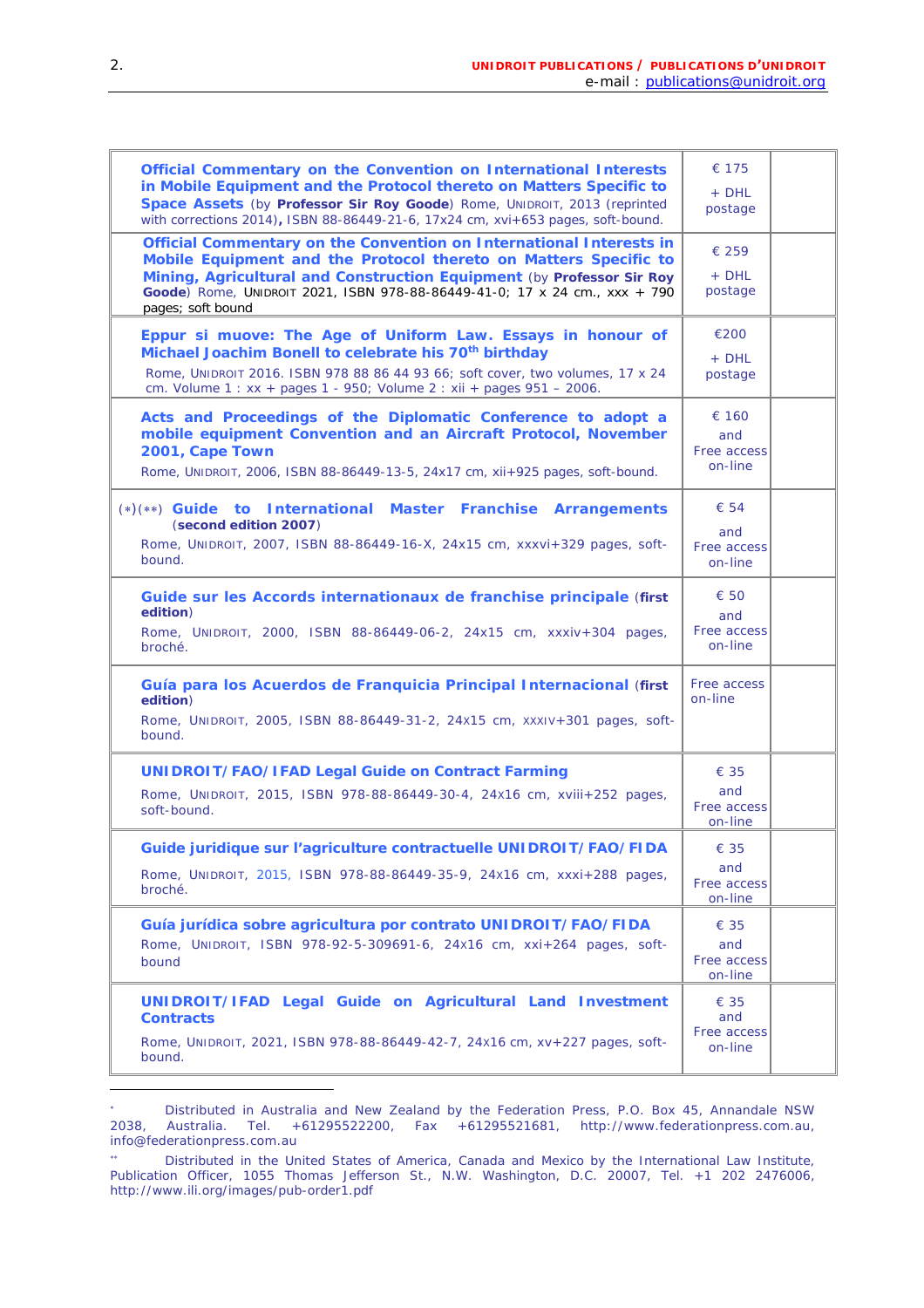| Acts and Proceedings of the Diplomatic Conference for the adoption<br>of the draft UNIDROIT Convention on the International Return of<br>Stolen or Illegally Exported Cultural Objects, June 1995, Rome<br>Rome, Presidenza del Consiglio dei Ministri, Dipartimento per l'informazione e<br>l'editoria, 1996, xvii+374 pages, soft-bound.                                              | Free of<br>charge on<br>request<br>from<br><b>UNIDROIT</b>                                 |  |
|-----------------------------------------------------------------------------------------------------------------------------------------------------------------------------------------------------------------------------------------------------------------------------------------------------------------------------------------------------------------------------------------|--------------------------------------------------------------------------------------------|--|
| Actes de la Conférence diplomatique pour l'adoption du projet de<br><b>Convention d'UNIDROIT sur le retour international des biens culturels</b><br>volés ou illicitement exportés, juin 1995, Rome<br>Rome, Presidenza del Consiglio dei Ministri, Dipartimento per l'informazione e<br>l'editoria, 1996, xvii+392 pages, broché.                                                      | Gracieuse-<br>ment sur<br>demande à<br><b>UNIDROIT</b>                                     |  |
| Acts and Proceedings of the Diplomatic Conference for the adoption<br>of the draft UNIDROIT Conventions on International Factoring and<br><b>International Financial Leasing, May 1988, Ottawa</b><br>Rome, UNIDROIT, 1991, 24x17 cm, vii+347 pages (Volume I) and xv+326 pages<br>(Volume II), soft-bound.                                                                             | Free on-line<br>publication<br>Paper version<br>available<br>from<br>UNIDROIT.             |  |
| Actes de la Conférence diplomatique pour l'adoption des projets de<br>Conventions d'UNIDROIT sur l'affacturage international et sur le<br>crédit-bail international, mai 1988, Ottawa<br>Rome, UNIDROIT, 1991, 24x17 cm, vii+360 pages (Volume I) et xv+350 pages<br>(Volume II), broché.                                                                                               | Accès en<br>ligne<br>disponible<br>Version en<br>papier<br>accessible à<br><b>UNIDROIT</b> |  |
| Acts and Proceedings of the Diplomatic Conference for the adoption<br>of the draft UNIDROIT Convention on Agency in the International Sale<br>of Goods, February 1983, Geneva<br>Rome, UNIDROIT, Ixii+431 pages, Uniform Law Review 1983/I-II, soft-bound.                                                                                                                              | € 45                                                                                       |  |
| Actes de la Conférence diplomatique pour l'adoption du projet<br>d'UNIDROIT de Convention sur la représentation en matière de vente<br>internationale de marchandises, février 1983, Genève<br>Rome, UNIDROIT, Ixvi+445 pages, Revue de droit uniforme 1983/I-II, broché.                                                                                                               | € 45                                                                                       |  |
| Worldwide Harmonisation of Private Law and Regional Economic<br>Integration. Acts of the Congress to celebrate the 75 <sup>th</sup> Anniversary<br>of the Founding of the International Institute for the Unification of<br>Private Law (UNIDROIT), Rome, 27-28 September 2002<br>Rome, UNIDROIT, special issue of the Uniform Law Review 2003-1/2, 24x17 cm, 593<br>pages, soft-bound. | € 70 (in EU)<br>€ 90<br>(outside<br>EU)                                                    |  |
| (*) Los Principios de UNIDROIT: ¿ Un Derecho Común para las Américas<br>? The UNIDROIT Principles: a Common Law of Contracts for the<br>Americas? Actas - Congreso Interamericano / Acts Inter-American<br>Congress / Valencia, Venezuela - 6-9 November 1996<br>Rome, UNIDROIT, 1998, ISBN 88-86449-02X; 24x17 cm; vii+385 pages; soft bound.                                          | $\epsilon$ 40                                                                              |  |
| (*) International Uniform Law in Practice / Le droit uniforme<br>international dans la pratique. Acts and Proceedings of the 3rd<br>Congress on Private Law held by the International Institute for the<br>Unification of Private Law (UNIDROIT), Rome, 7-10 September 1987<br>Rome, UNIDROIT, 1988, ISBN 0-379-20972-1, 24x17 cm, xi+575 pages, soft bound.                            | $\epsilon$ 40                                                                              |  |
| Total amount of your order / Montant total de votre commande                                                                                                                                                                                                                                                                                                                            |                                                                                            |  |

Distributed in Australia and New Zealand by the Federation Press, P.O. Box 45, Annandale NSW 2038, Australia, Tel. +61295522200, Fax: +61295521681 http://www.federationpress.com.au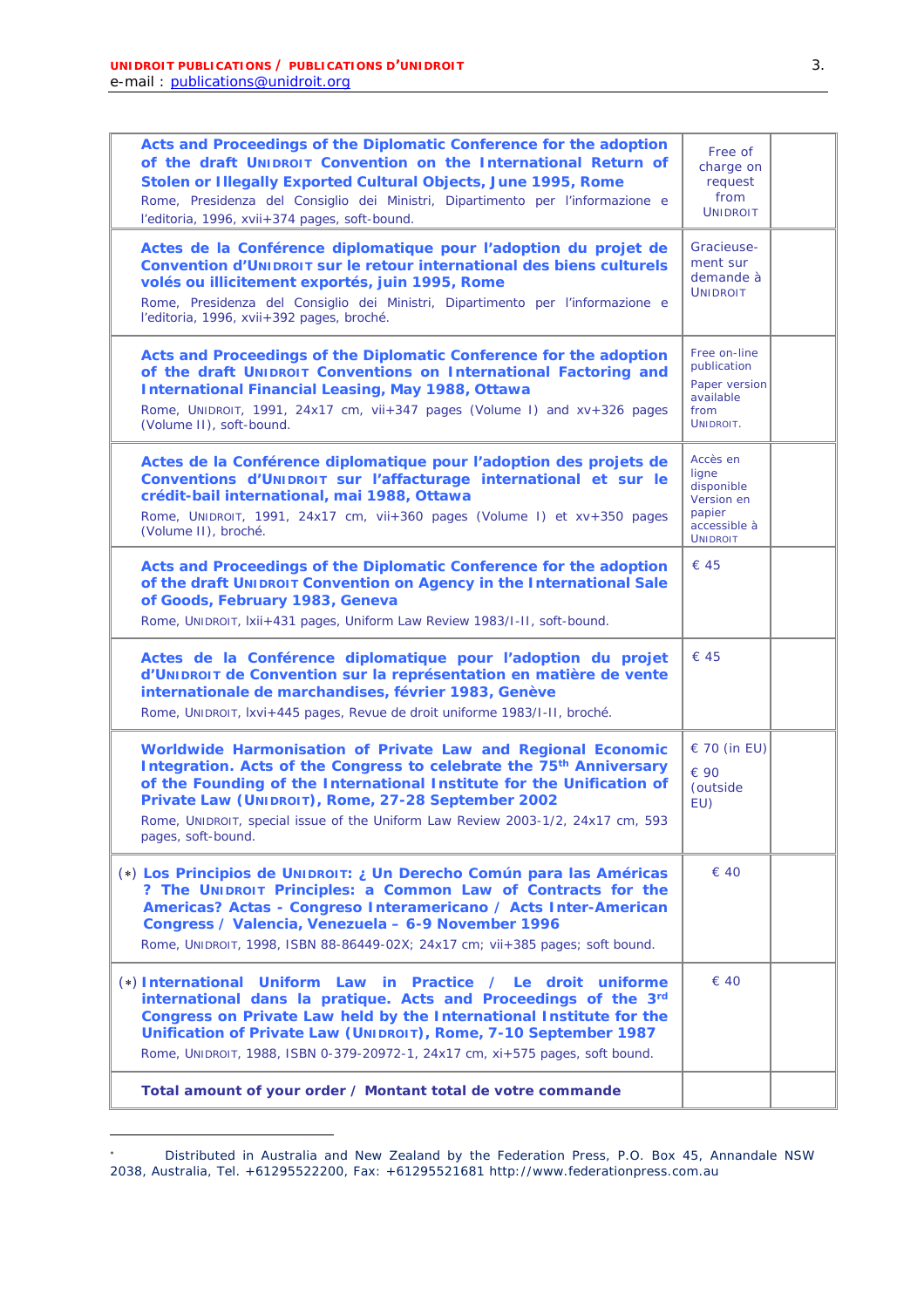#### **UNIDROIT PUBLICATIONS FOR SALE BY OTHER ORGANISATIONS OR PUBLISHERS -** *PUBLICATIONS D'UNIDROIT EN VENTE AUPRES D'AUTRES ORGANISATIONS OU EDITEURS*

|                                                                                                                                                                                                                                                                                                                                          | £125.00                         | Sold by OUP                                                     |
|------------------------------------------------------------------------------------------------------------------------------------------------------------------------------------------------------------------------------------------------------------------------------------------------------------------------------------------|---------------------------------|-----------------------------------------------------------------|
| <b>Official Commentary on the UNIDROIT Convention on</b><br><b>Substantive Rules for Intermediated Securities</b><br>Hideki Kanda, Charles Mooney, Luc Thevenoz, Stephane Beraud,<br>and Thomas Keijser<br>Oxford University Press, Oxford, 2012, 320 pages, 246x171 mm, ISBN<br>978-0-19-65675-2, Hardback                              |                                 |                                                                 |
| Commentaire officiel de la Convention d'UNIDROIT sur les<br>règles matérielles relatives aux titres intermédiés<br>(Convention de Genève sur les titres)<br>Kanda Hideki; Mooney Charles; Thévenoz Luc; Béraud Stéphane;<br><b>Keijser Thomas</b><br>Schulthess Verlag, Zürich, 2012, 402 pages, ISBN/ISSN 978-3-7255-<br>6567-2, broché | CHF138.00                       | Vendu par<br><b>Schulthess</b>                                  |
| <b>ELI-UNIDROIT Model European Rules of Civil Procedure</b><br>European Law Institute (ELI) and International Institute for the<br>Unification of Private Law (UNIDROIT)<br>Oxford University Press, Oxford, 2021, 368 pages, 24.64 x 2.79 x 16.51<br>cm, ISBN 978-0-19-886658-9, Hardback                                               | £75.00                          | Sold by OUP                                                     |
| <b>UNCITRAL, Hague Conference and UNIDROIT Texts on</b><br><b>Security Interests</b><br>United Nations, 2012, 36 pages, soft-bound.                                                                                                                                                                                                      | Free on-line<br>publication     | Paper-based<br>version may<br>be requested<br>from<br>UNIDROIT. |
| Textes de la CNUDCI, de la Conférence de la Haye et<br><b>d'UNIDROIT sur les sûretés</b><br>Nations Unies, 2012, 43 pages, broché.                                                                                                                                                                                                       | Accès en<br>ligne<br>disponible | Version en<br>papier peut<br>être<br>commandée<br>à UNIDROIT.   |
| <b>UNCITRAL, HCCH and UNIDROIT Legal Guide to Uniform</b><br><b>Instruments in the area of International Commercal</b><br><b>Contracts, with a Focus on Sales</b><br>United Nations, 2021, 107 pages, soft-bound.                                                                                                                        | Free on-line<br>publication     |                                                                 |

#### **PERIODICALS / PERIODIQUES**

| TITLE / TITRE                                                                                                                                                                                                                                                                                                                                                                                                              | Year(s) and quantity ordered /<br>Année(s) et quantité commandées                                        |
|----------------------------------------------------------------------------------------------------------------------------------------------------------------------------------------------------------------------------------------------------------------------------------------------------------------------------------------------------------------------------------------------------------------------------|----------------------------------------------------------------------------------------------------------|
| Uniform Law Review / Revue de droit uniforme<br>ISSN 1124-3694 - Quarterly periodical, from 2013 published by Oxford<br>University Press: details and order form / revue trimestrielle, dès 2013<br>publiée par Oxford University Press: détails et bon de commande.<br>Back issues available from UNIDROIT or Oxford University Press / anciens<br>numéros sont disponibles auprès d'UNIDROIT ou Oxford University Press. | Subscriptions from Oxford<br><b>University Press</b>                                                     |
| UNIDROIT Proceedings & Papers / Actes & documents d'UNIDROIT                                                                                                                                                                                                                                                                                                                                                               | Documents available on<br>UNIDROIT website /<br>Documents disponibles sur le<br>site Internet d'UNIDROIT |